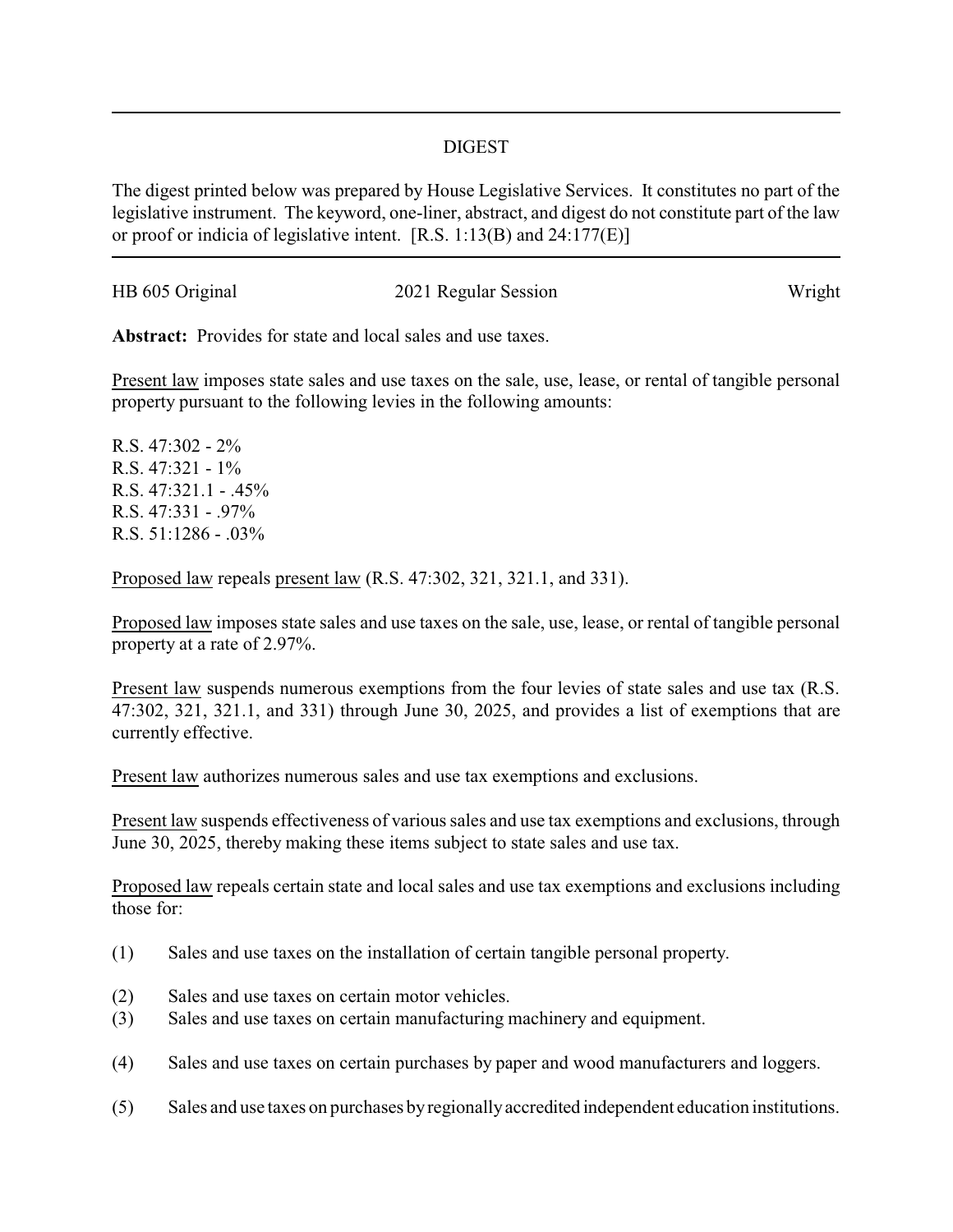- (6) Sales and use taxes on purchases by certain nonprofit entities.
- (7) Sales and use taxes on sales of marijuana recommended for therapeutic use.
- (8) Sales and use taxes on purchases of tangible personal property for lease or rental.
- (9) Sales and use taxes on sales of raw agricultural commodities.
- (10) Sales and use taxes on pollution control devices and systems.
- (11) Sales and use taxes on certain aircraft.
- (12) Sales and use taxes on sales of cellular telephones and electronic accessories.
- (13) Sales and use taxes on purchases of propane and butane.
- (14) Sales and use taxes on purchases of certain educational materials.
- (15) Sales and use taxes on articles traded in on tangible personal property.
- (16) Sales and use taxes on certain farm equipment.
- (17) Sales and use taxes on repairs, renovations, or conversions of drilling rigs.
- (18) Sales and use taxes on certain pharmaceuticals.
- (19) Sales and use taxes on manufactured homes.
- (20) Sales and use taxes on certain constructions permanently attached to the ground.
- (21) Sales and use taxes on purchases by motor vehicle manufacturers.
- (22) Sales and use taxes on purchases by glass manufacturers.
- (23) Sales and use taxes on sales of newspapers.
- (24) Sales and use taxes on certain telecommunications services.
- (25) Sales and use taxes on purchases by nonprofit electric cooperatives,
- (26) Sales and use taxes on purchase by a public trust.
- (27) Sales and use taxes on sales of farm products direct from the farm.
- (28) Sales and use taxes on livestock and racehorses.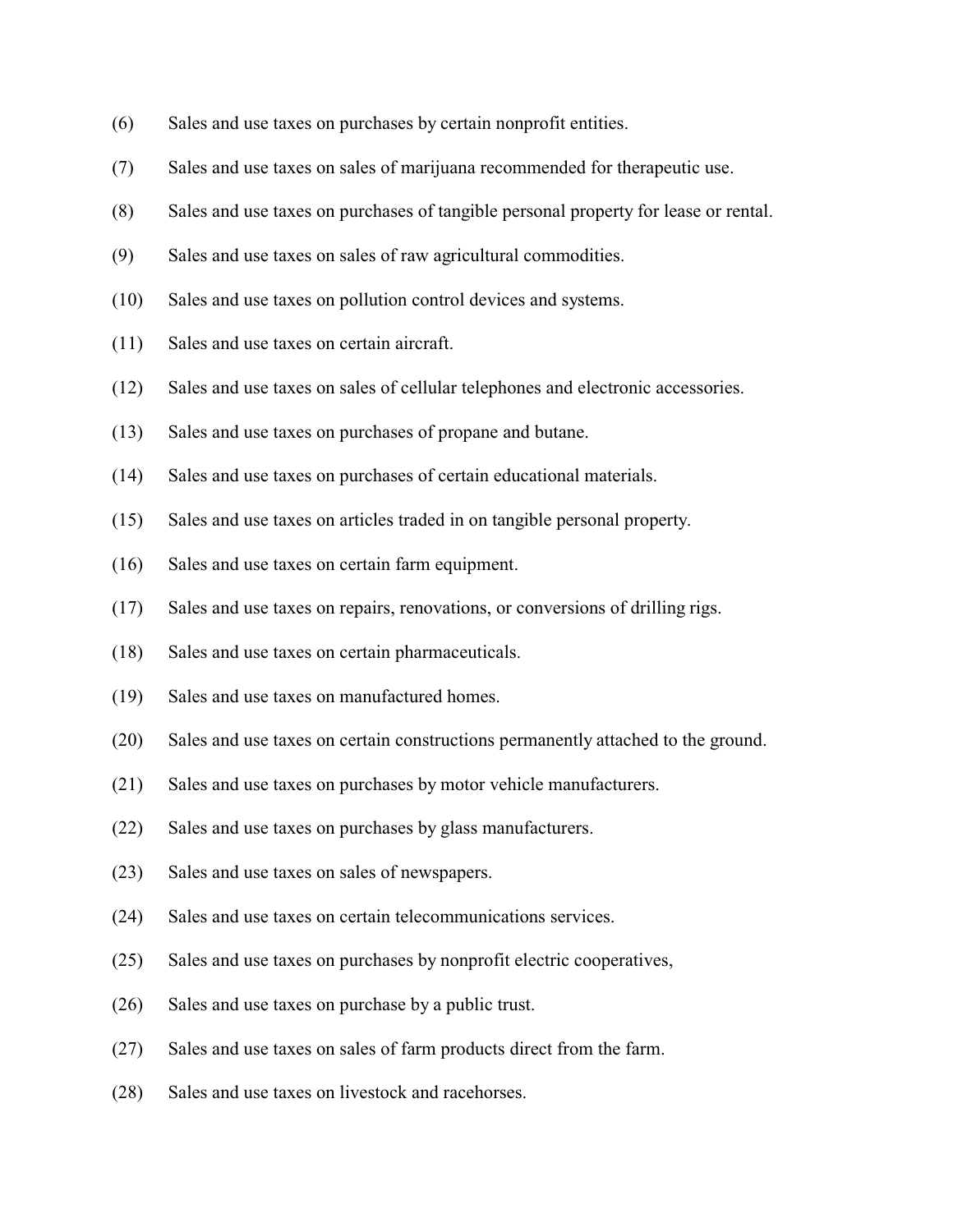- (29) Sales and use taxes on certain farm products.
- (30) Sales and use taxes on gasoline, diesel fuel, and special fuel.
- (31) Sales and use taxes on certain utilities.
- (32) Sales and use taxes on certain medical devices and equipment.
- (33) Sales and use tax on sales of meals by certain institutions.
- (34) Sales and use taxes on property purchased for exclusive use outside of the state.
- (35) Sales and use taxes on certain contracts entered into ninety days prior to the levy of a new tax.
- (36) Sales and use taxes on the lease or rental of certain vessels in offshore mineral production.
- (37) Sales and use taxes on certain seafood processing facilities.
- (38) Sales and use taxes on certain farming equipment.
- (39) Sales and use taxes on gasohol.
- (40) Sales and use taxes on speciality Mardi Gras items purchased or sold by certain organizations.
- (41) Sales and use taxes on purchases and sales by Ducks Unlimited and Bass Life.
- (42) Sales and use taxes on piggyback trailers or containers.
- (43) Sales and use taxes on rolling stock and per diem car hire charges.
- (44) Sales and use taxes on catalogs distributed in Louisiana.
- (45) Sales and use taxes on certain trucks, trailers, and buses.
- (46) Sales and use taxes on sales of one-of-a-kind works of art.
- (47) Sales and use taxes on the purchase, lease, or repair of certain capital equipment and computer software of qualifying radiation therapy treatment centers.
- (48) Sales and use taxes on purchases of breast- feeding items.
- (49) Sales and use taxes on purchase by certain charitable and nonprofit organizations.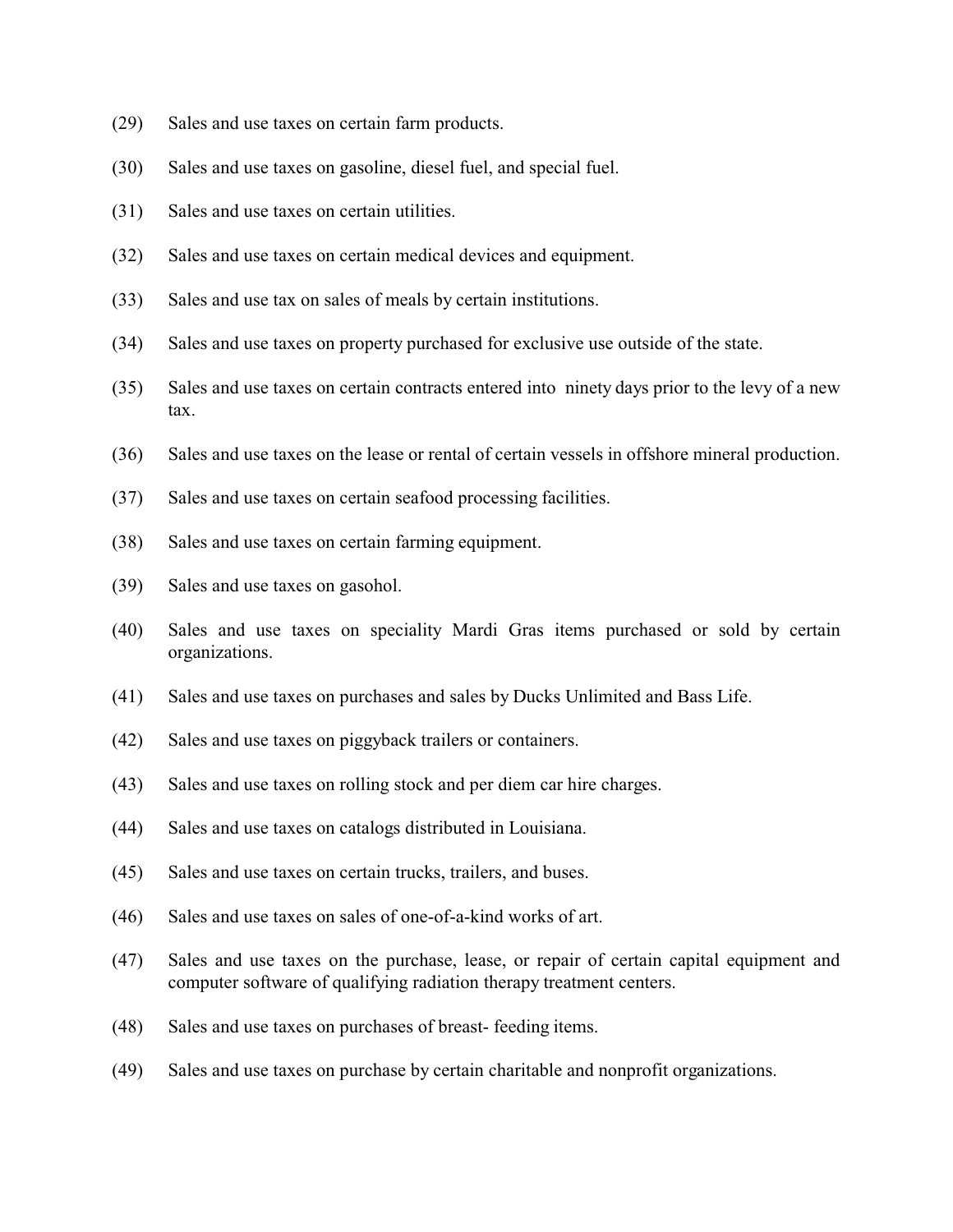(50) Sales and use taxes on antique airplanes and motor vehicles.

Present law levies a sales and use tax on certain services.

Present law exempts sales of advertising services from sales and use tax.

Proposed law levies a state and local sales and use tax on the following services:

- (1) Certain advertising services delivered into La., including:
- (a) Services involved in the conceptualization development, production, or refinement of original advertising material created by a business or person for reproduction as tangible personal property or digital property.
- (b) Creative concept development.
- (c) Design services.
- (d) Layout services.
- (e) Consultation services.
- (f) Research services.
- (g) Script and copy writing services.
- (h) Art preparation.
- (i) Printing services.
- (j) Photo retouching services.
- (k) Photography and videography services.
- (l) Sound recording services.
- (m) Public relation services.
- (n) Account management services.
- (2) Photo processing and video rental services.
- (3) Certain household services including but not limited to moving services, landscaping, cleaning, and home repair services.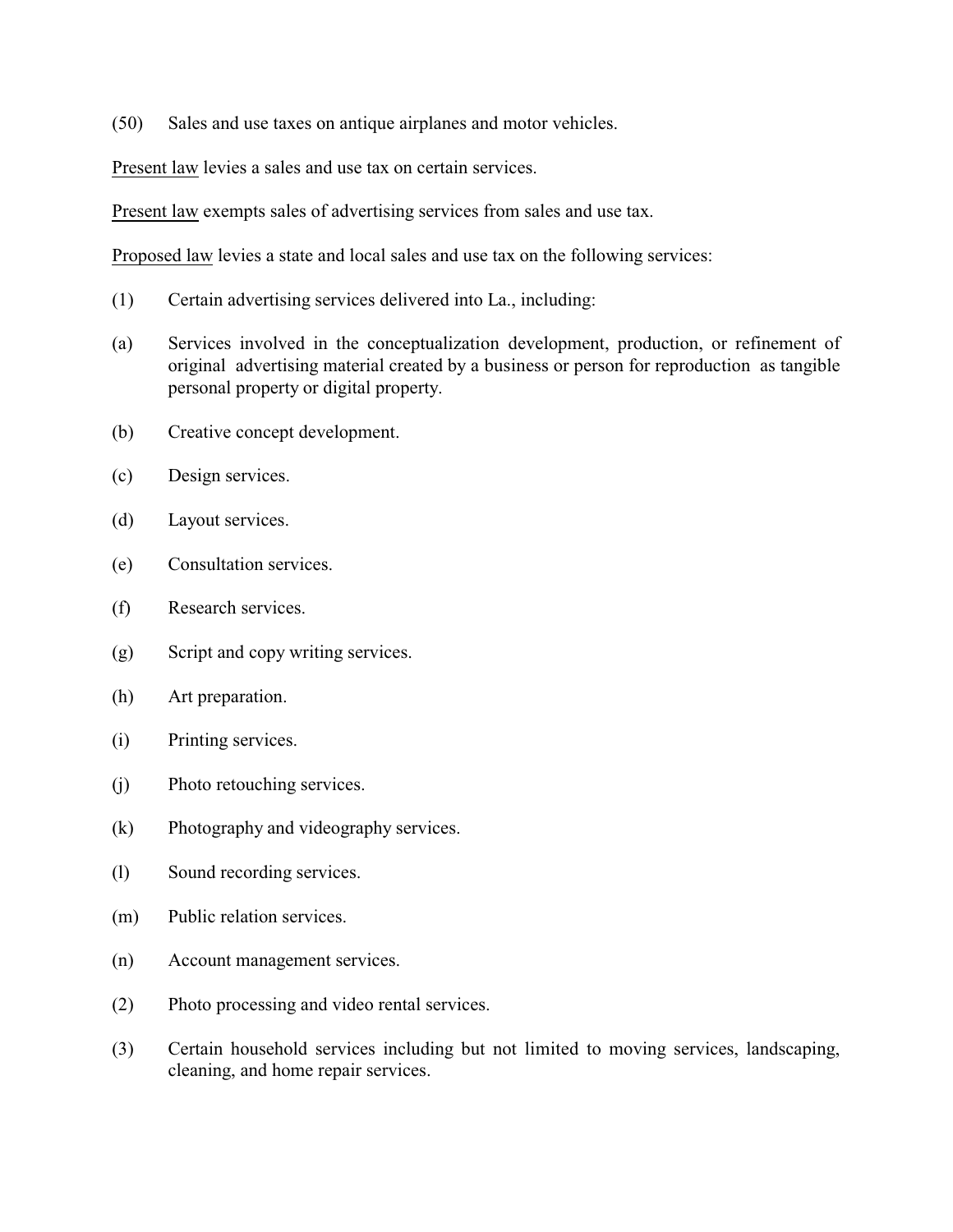- (4) Veterinary services and animal boarding services.
- (5) Personal care grooming services.
- (6) Financial advising and planning services.
- (7) Investment advising services.
- (8) Trust, fiduciary, and other custody services.
- (9) Legal services.
- (10) Accounting services.
- (11) Real estate and property management services.
- (12) Rental housing services.
- (13) Outpatient healthcare medical services.
- (14) Inpatient healthcare medical services.
- (15) Nursing home, assisted living, home health care, and hospice care services.
- (16) Child care, day care, and nursery school services.
- (17) Labor organization dues.
- (18) Professional association dues.
- (19) Higher education tuition and related expenses.
- (20) Elementary and secondary tuition and related expenses.

Proposed law levies a sales and use tax on digital goods delivered into La.

Proposed law defines digital goods as:

- (1) Digital products or prewritten computer software delivered electronically to an end user, regardless of whether the end user receives permanent or temporary rights to access or utilize the product or software or wether the end user is required to make continued payments for the rights or access.
- (2) Digital products or prewritten computer software in which a person may be permitted rights for access or use and possession is maintained by the seller or a third party, regardless of whether charges for access or utilization are per use, per user, per license, or by subscription.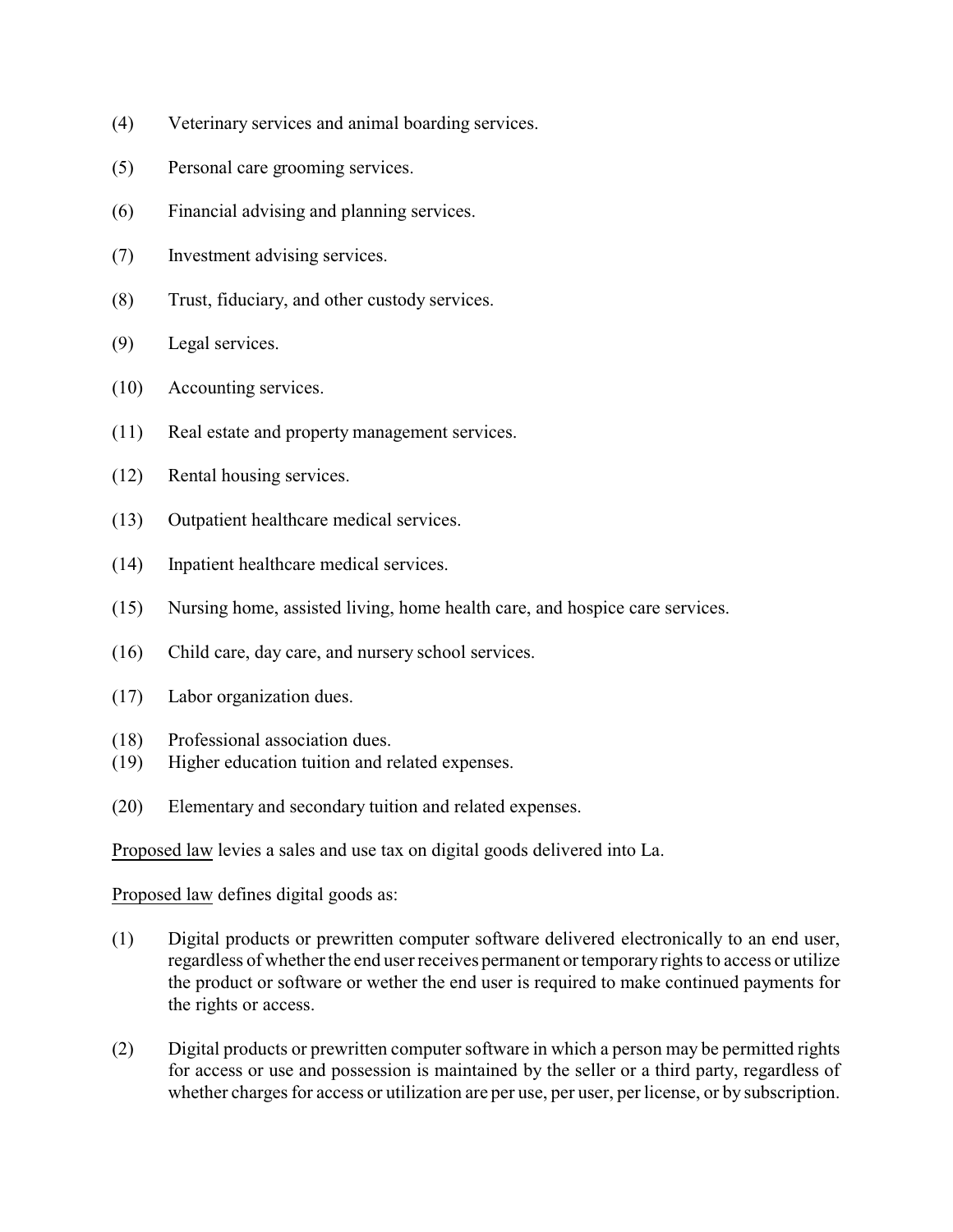- (3) Digital codes.
- (4) Rights, licenses, or benefits delivered electronically to enhance, maintain, update, renew, upgrade, or expand benefits for digital products or prewritten computer software.

Proposed law defines digital code as a key, activation, or enabling code that provides the purchaser with a right or access to obtain one or more digital products that may be obtained by any means including electronic or tangible means. Digital code shall not include a code that represents stored monetary value that is deducted from a total as it sued by the purchaser or a redeemable card, gift card, or gift certificate that entitles the holder of the instrument to select specified digital products of an indicated cash value.

Proposed law provides digital product shall include the following:

- (1) Digital audiovisual works.
- (2) Digital audio works.
- (3) Digital books.
- (4) Digital artwork.
- (5) Digital photographs.
- (6) Digital periodicals.
- (7) Digital newspapers.
- (8) Digital magazines.
- (9) Digital video greeting cards.
- (10) Audio greeting cards.
- (11) Digital greeting cards or invitations.
- (12) Video games.

(Amends R.S. 47:301(3)(a) and (4)(intro. para.),  $305.14(A)(1)(a)$ ,  $305.20(A)$  and (C), and 337.9(D)(10) and R.S. 51:1286(B); Adds R.S. 47:301(14)(l) through (ee), (16)(r), and (31), 305.25(D), 305.54(H), 305.58(G), 305.62(G) and 331.1; Repeals R.S. 38:2212.4(C) and R.S. 47:301(3)(a), (e), (i), and (k), (8)(b) and (f),(10)(a)(i) through (iii), (e), (l), (m), (v) through (x), (cc), and (ii),(13)(a) through (c), (g), (h), and (k), (14)(b)(i)(bb), and (g)(iii) and (iv), (16)(c), (f), (g), and (l) through (p), (18)(a)(iii), (i), (j), and (n), and (28), 301.1(B)(2), 302(A) through (J) and (L) through